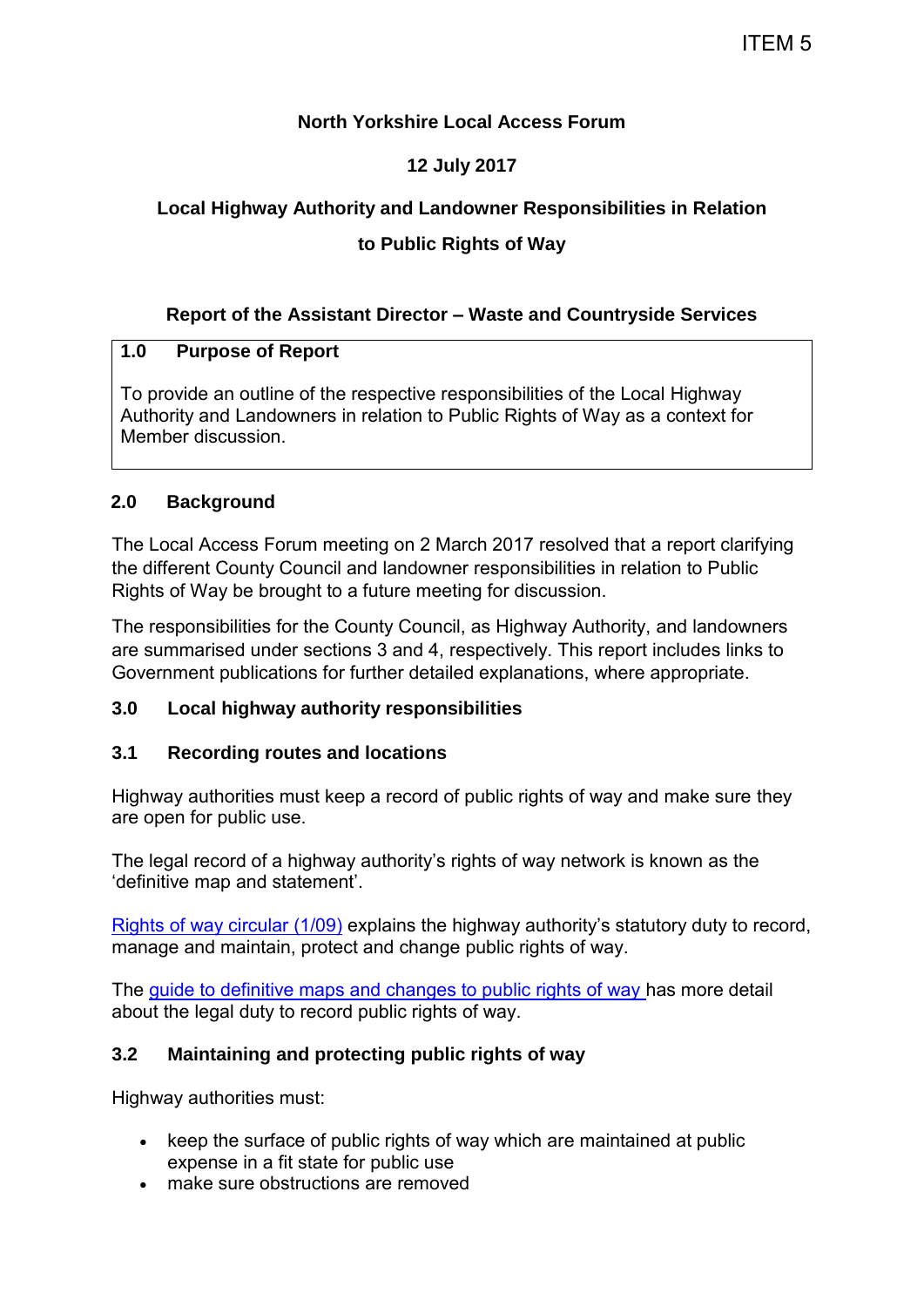- maintain some bridges over natural watercourses, including farm ditches
- provide at least a 25% contribution to landowners' costs for replacing and maintaining structures for the control of animals, e.g. gates or stiles, on completion of the work to a standard the highway authority is satisfied with
- make sure there are no notices that prevent or discourage the use of a public right of way
- add signs where a public right of way leaves metalled roads
- waymark those rights of way where, in the authority's opinion, it is necessary to help anyone unfamiliar with the locality to follow the route (see Waymarking [public rights of way\)](https://www.gov.uk/government/publications/signs-on-public-rights-of-way)
- make sure the public's rights to use a public right of way are protected
- make sure landowners carry out their duties, and take action if they don't

### **3.3 Rights of way improvement plans**

Highway authorities have a duty to have a rights of way improvement plan which must be reviewed every 10 years. Further information can be found by reading the [guidance on rights of way improvement plans.](https://www.gov.uk/guidance/local-authority-rights-of-way-improvement-plans)

#### **3.4 Protecting wildlife and habitats**

While carrying out maintenance or improvements, highway authorities must have regard for the conservation of biodiversity.

### **3.5 Access and equality for disabled users**

Highway authorities must consider the needs of people with mobility problems and other disabilities.

There are no mandatory requirements for how to approve structures on a public right of way, but must comply with the [Equality Act 2010.](http://www.legislation.gov.uk/ukpga/2010/15/contents)

#### **3.5.1 Improvements**

Highway authorities should make improvements to public rights of way so they are accessible to all users, e.g. stiles should be replaced with gaps or gates, wherever possible.

Before making improvements highway authorities should consider the:

- historical character of existing structures and the landscape
- needs of other users, e.g. parents with children in pushchairs
- accessibility of the route as a whole
- needs of the landowner highway authorities should negotiate with the landowner to make improvements to existing structures

### **3.5.2 New structures**

When creating a new public right of way or diverting an existing one highway authorities should: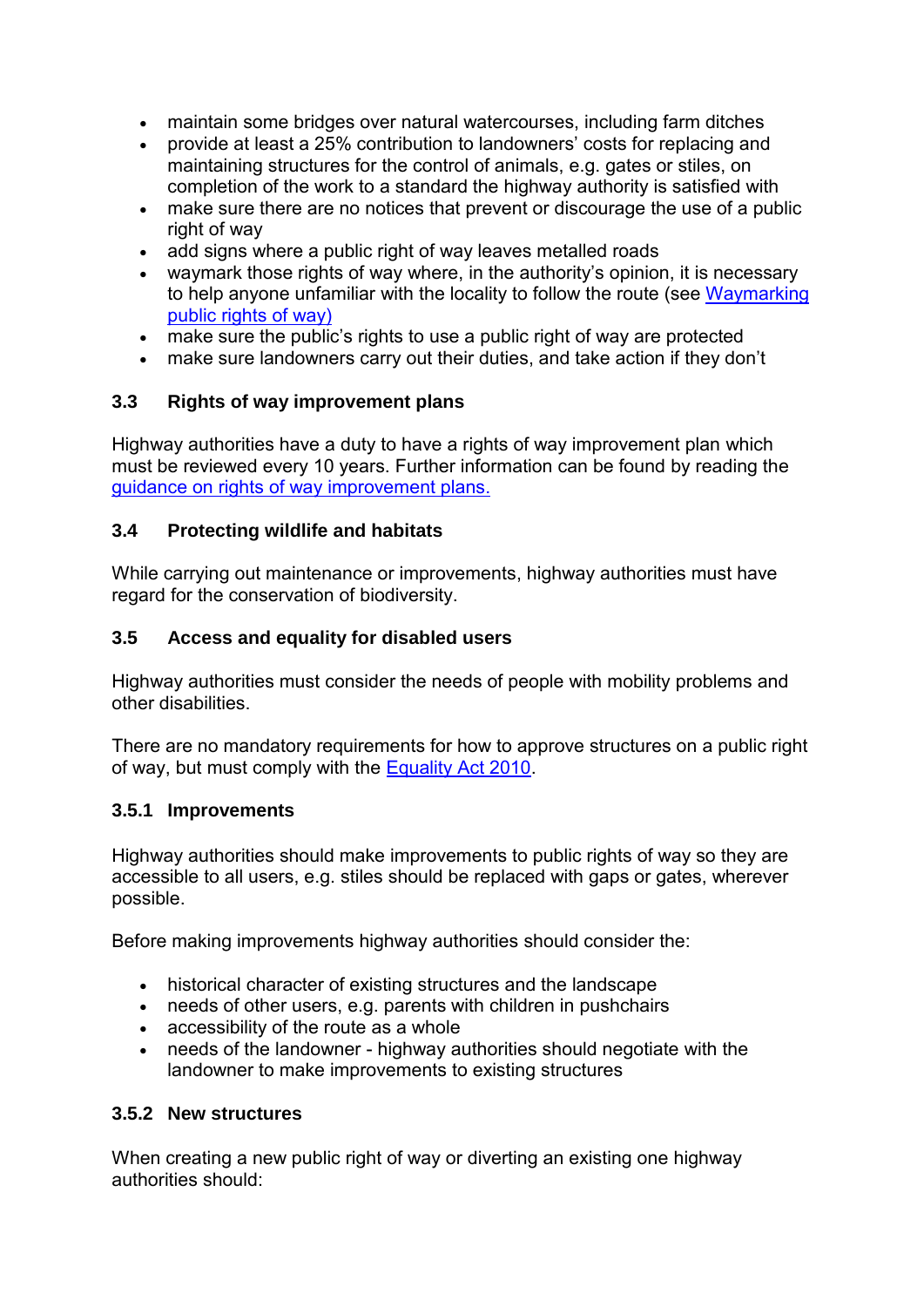- $\bullet$  keep the number of structures to a minimum there must be a reason for each one
- use the most accessible type of structure available, e.g. a gap or gate rather than a stile
- detail each type (standard and design) of structure clearly in the legal documentation.

Highway authorities must record any new structures on the definitive map and statement.

# **4.0 Landowner responsibilities**

# **4.1 Understand what public rights of way exist on their land**

Owners or occupiers of land must find out if there are any public rights of way across it as determined by the 'definitive map'.

# **4.2 Keep public rights of way clear of obstructions**

Owners or occupiers of land with a public right of way across it must:

- avoid putting obstructions on or across the route, such as permanent or temporary fences, walls, hedgerows, padlocked gates or barbed wire
- make sure vegetation does not encroach onto the route from the sides or above, bearing in mind the different clearances needed for users of different types of route, for example by horse riders
- not disturb the surface of byways, restricted byways and unsurfaced public roads, e.g. by cultivating.

Obstructing a public right of way is a criminal offence. The highway authority has the right to demand the owner or occupier remove any obstruction. If this is no done, the highway authority can remove the obstruction and recover the cost from the owner or occupier of the land.

# **4.3 Field-edge and cross-field public rights of way**

Owners or occupiers of land must not cultivate (e.g. plough) footpaths or bridleways that follow a field edge. The minimum undisturbed width is:

- 1.5 metres for a field edge footpath
- 3 metres for a field edge bridleway

Owners or occupiers of land should avoid cultivating a cross-field footpath or bridleway. If this is unavoidable, then owners or occupiers of land have to make sure the footpath or bridleway:

 remains apparent on the ground to at least the minimum width of 1 metre for a footpath or 2 metres for a bridleway, and is not obstructed by crops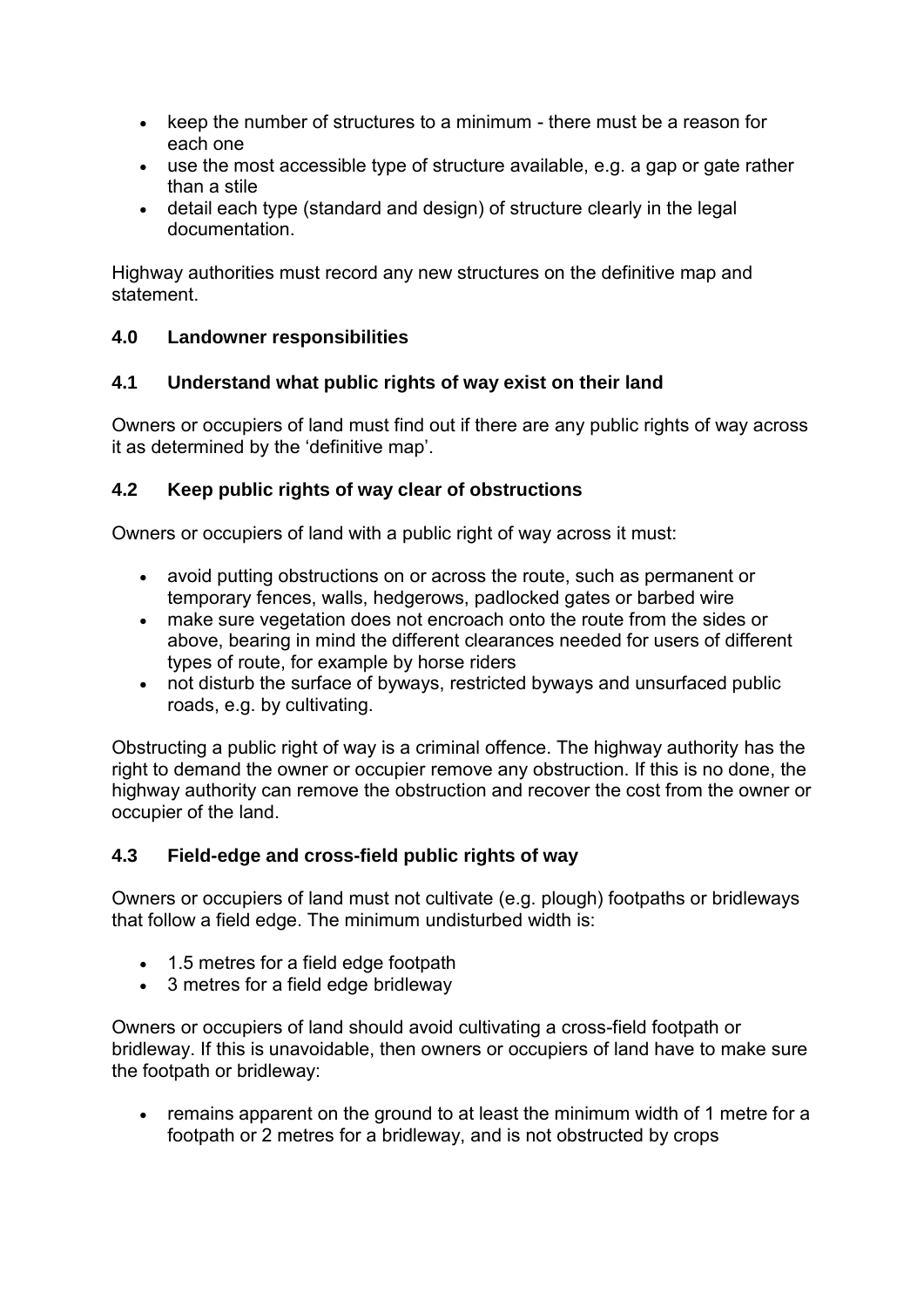- is restored to at least the minimum width so that it's reasonably convenient to use within:
	- $\circ$  14 days of first being cultivated for that crop
	- o 24 hours of any subsequent cultivation, unless a longer period has been agreed in advance in writing by the highway authority

### **4.4 Waymarking and warning signs**

If official waymarking leaves it unclear where a public right of way goes, owners or occupiers of land may add informal waymarks to remedy this so long as these are not misleading.

Owners or occupiers of land must indicate the route of a reinstated cross-field footpath or bridleway.

If necessary, owners or occupiers of land may use signs to warn users of any dangers that are not obvious, such as slurry lagoons. Note that erecting misleading signs (such as signs about absent bulls) is an offence and highway authorities have powers to remove them.

### **4.5 Structures for access**

Where a stile or gate on a public right of way is the responsibility of owners or occupiers of land, they must maintain it so it is safe and reasonably easy to use.

Owners or occupiers of land can claim a minimum of 25% of the cost of any replacement work from the highway authority.

Where a stile needs replacing, owners or occupiers of land should always consider with the highway authority whether to do this with a gate or preferably a gap, so that it will be less of an impediment to people with mobility problems.

Owners or occupiers of land must seek the highway authority's permission before installing any new structure on a public right of way. Unauthorised structures are obstructions and may be removed by the highway authority at the landowner's expense.

If an owner or occupier of land adds new ditches or widens existing ones (having secured any necessary permissions, including from the highway authority) they must provide adequate bridges for public rights of way users.

#### **4.6 Cross Compliance requirements**

'Cross compliance' is a set of rules which tells applicants what they must (and must not) do to receive rural payments for:

- the Basic Payment Scheme
- Countryside Stewardship
- Entry Level Stewardship (including Organic Entry Level Stewardship and Uplands Entry Level Stewardship)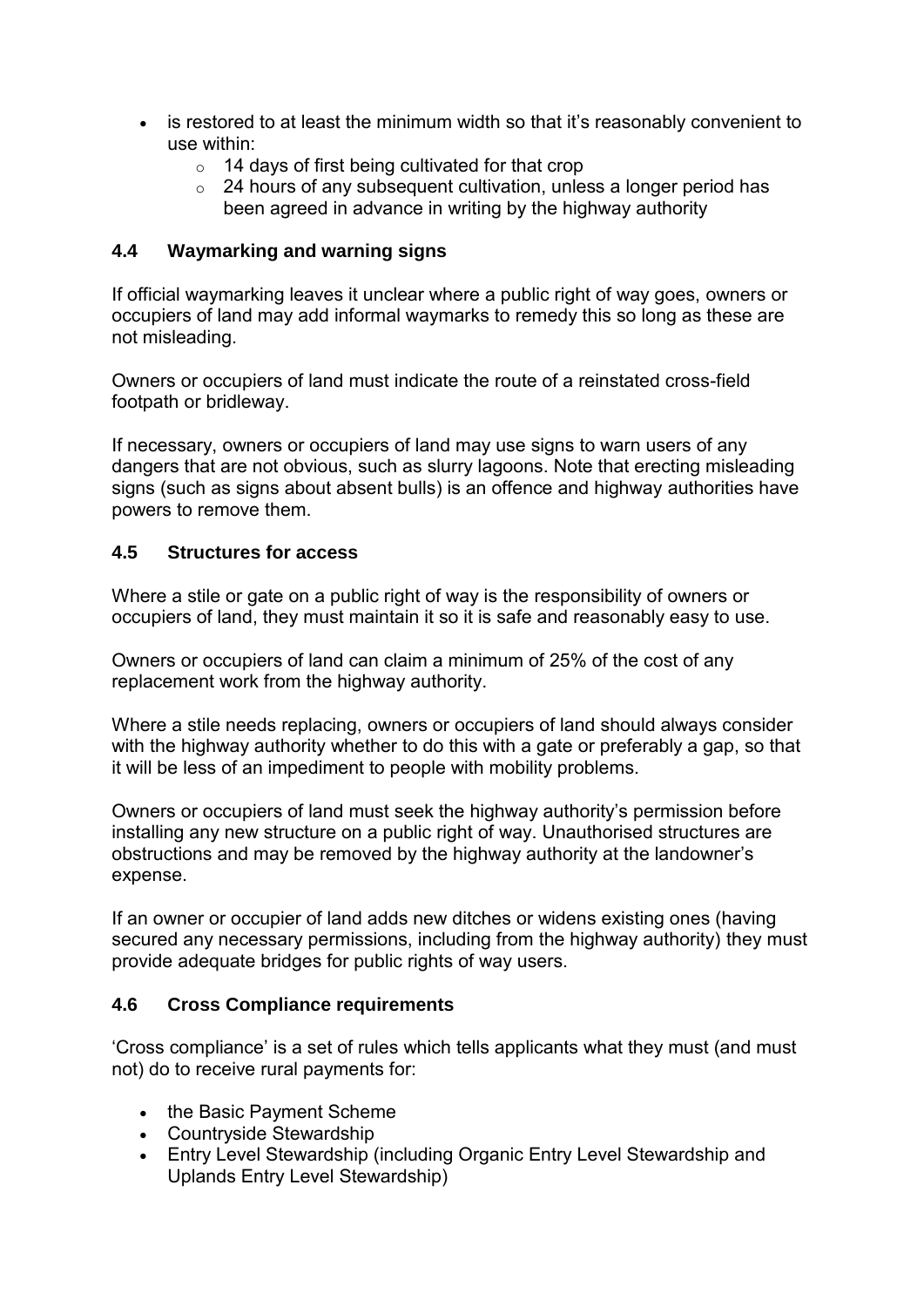- Higher Level Stewardship (including Organic Higher Level Stewardship and Uplands Higher Level Stewardship, but not including HLS agreements that started before 1 January 2007)
- Woodland Management Grant and Farm Woodland Premium elements of English Woodland Grant Scheme.

Cross compliance is made up of 'Statutory Management Requirements' (SMRs) and 'Good Agricultural and Environmental Conditions' (GAECs). They are about:

- public, animal and plant health
- environment, climate change and good agricultural condition of land
- animal welfare.

GAEC 7b relates to Public Rights of Way, which notes that public rights of way (public footpaths, bridleways, restricted byways and byways open to all traffic) must be kept open and accessible because they are important landscape features.

The applicant must meet the following four requirements:

They must:

- not obstruct public rights of way
- make good the surface of cross field footpaths and bridleways to not less than the minimum width within 14 days of the first disturbance if you are sowing a crop, or within 24 hours in all other circumstances. Minimum widths are 1 metre for footpaths and 2 metres for bridleways
- maintain stiles, gates and similar structures in a condition that makes them safe and reasonably easy to use
- indicate the route of a reinstated cross-field footpath or bridleway so that it's visible on the ground and is at least the minimum width of the recorded route.

These rules apply to visible public rights of way only. This includes any rights of way which would be visible if it wasn't for breaches of the rules.

Further reading: [The guide to cross compliance in England 2015](https://www.gov.uk/government/publications/cross-compliance-guidance-for-2015)

# **4.7 Livestock on land crossed by a public right of way: banned animals**

Bulls of recognised dairy breeds (Ayrshire, British Friesian, British Holstein, Dairy Shorthorn, Guernsey, Jersey and Kerry) that are over the age of 10 months are banned by law from fields containing a public right of way.

Bulls over 10 months of any other breed must be accompanied by cows or heifers when in fields with public access.

Owners or occupiers of land must make sure that any warning notices relating to a bull are displayed only when it is actually present in a field.

Horses may be kept loose in fields crossed by public rights of way, as long as they are not known to be dangerous.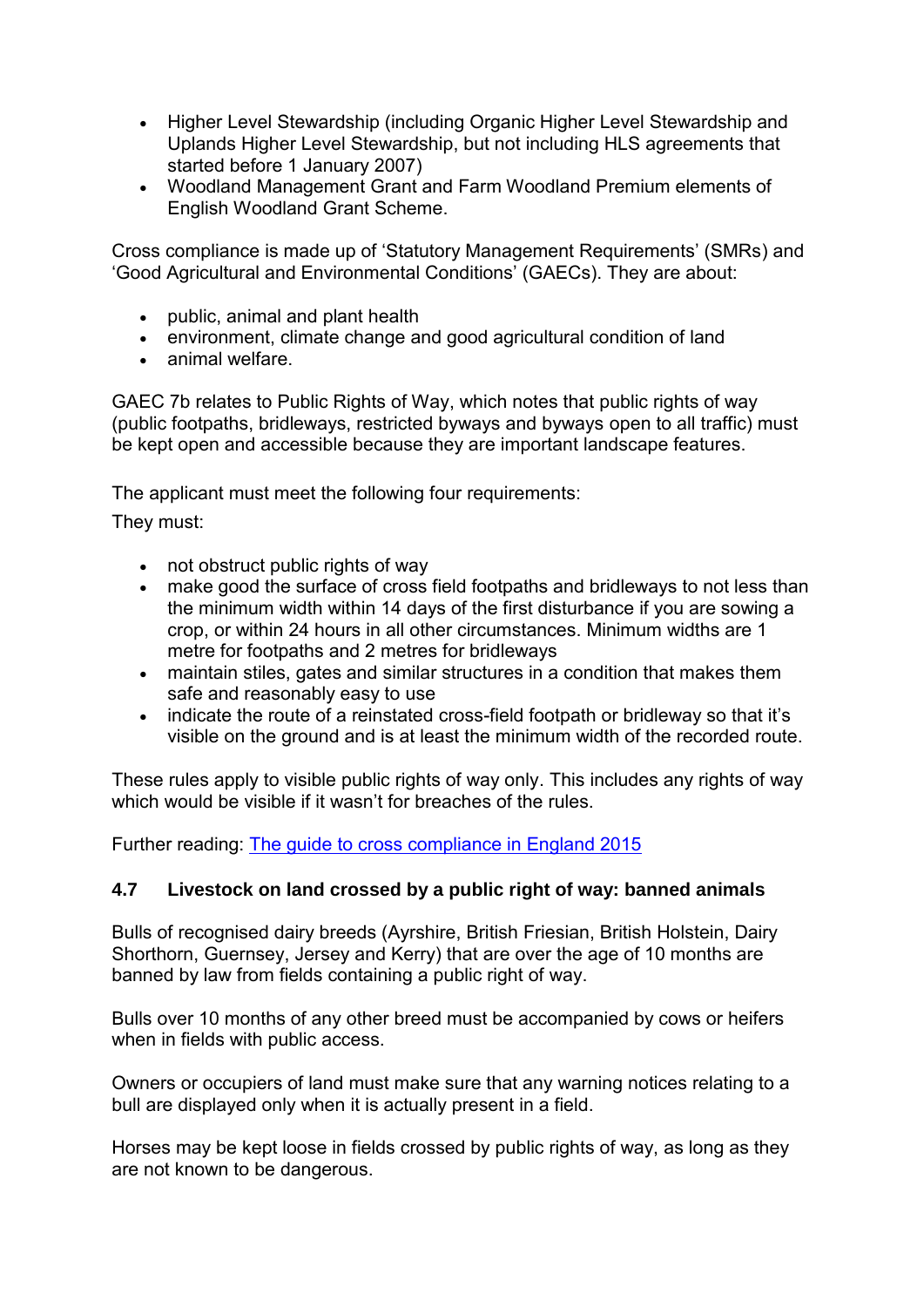Owners or occupiers of land can be prosecuted if they keep any potentially dangerous animal on land crossed by a public right of way.

# **4.8 Spraying on land crossed by a public right of way**

If owners or occupiers of land have to spray land crossed by a public right of way. they must use pesticides approved for such use and follow the product instructions.

Where a public right of way crosses or runs alongside a field, they can provide an informal alternative route for this period, however, this does not close the public right of way. If the public are still using the public right of way, despite warning notices, the owners or occupiers of land must stop spraying temporarily.

### **4.9 Creating, closing, upgrading, downgrading or re-routing public rights of way**

Highway authorities have certain powers to make changes to the public right of way networks in their area, as noted above.

Owners or occupiers of land can agree to create a new public right of way or apply to make an order extinguishing, diverting, upgrading or downgrading a footpath, bridleway or restricted byway in some circumstances. They must only do so by liaising with their local highway authority and gaining relevant authorisation.

# **4.10 Problems with public rights of way**

If an owner or occupier of land experiences a problem with a public right of way they are advised to contact the rights of way section of the highway authority through whose area the route passes.

#### **5.0 Legal Implications**

5.1 There are no legal implications as this is an advisory report only.

# **6.0 Financial Implications**

6.1 There are no financial implications as this is an advisory report only.

#### **7.0 Equalities Implications**

7.1 There are no equality implications as this is an advisory report only.

#### **8.0 Recommendation**

8.1 It is recommended that LAF members take note of the content of the report.